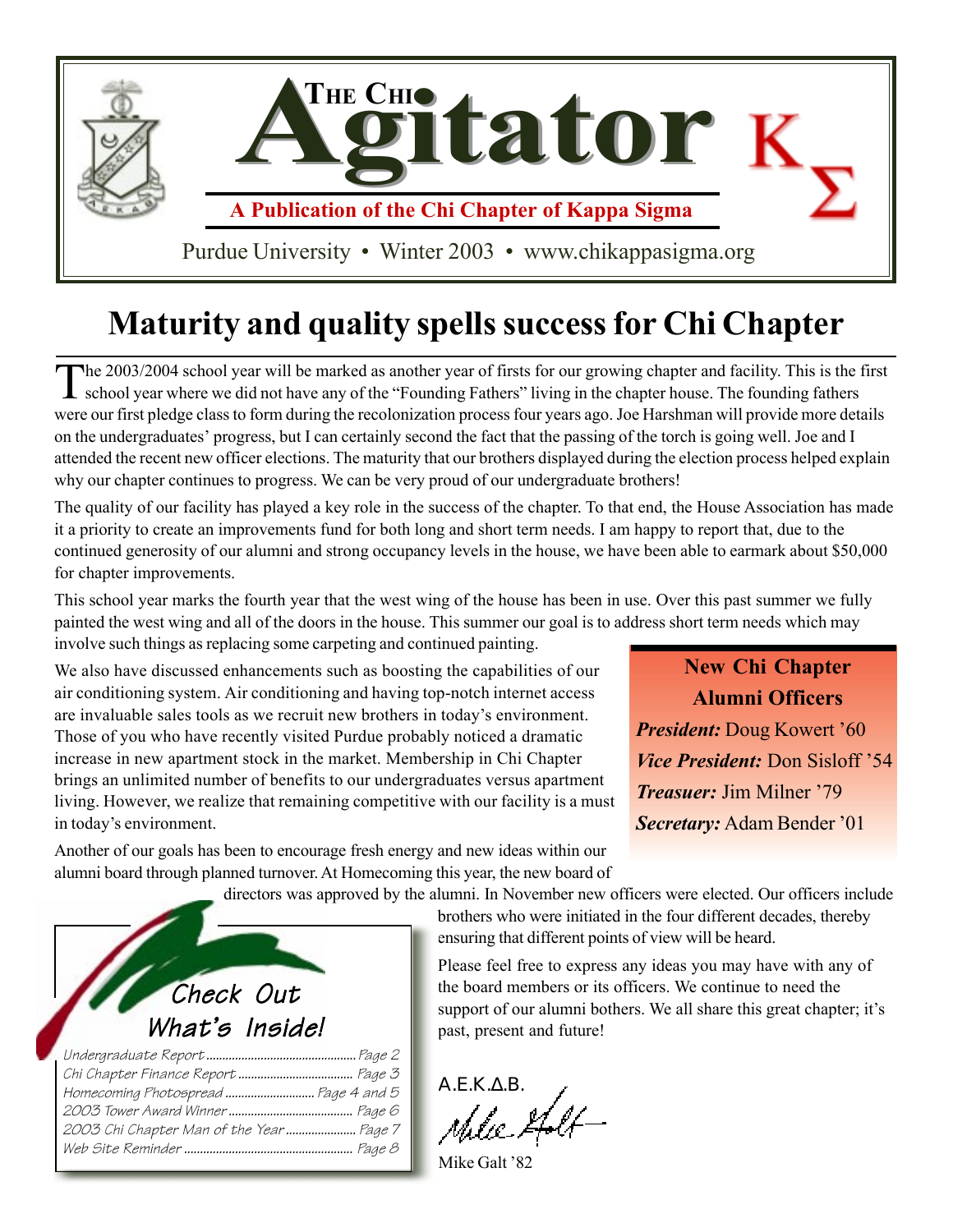## *The Chi Agitator*

Published by the Chi Chapter of Kappa Sigma Fraternity, established 1883 in Lafayette, Indiana. Please direct all news for *The Chi Agitator* to Kappa Sigma, c/o FMG, 744 North Stone Ave, Tucson, AZ 85705, or contact Chris Combs at (800) 228-7326 or email him at Chris@FMGTucson.com.

#### **Undergraduate Officers** *Grand Master:*

Matthew Konopka '00 *Grand Procurator:* David Beseda '00 *Grand Master of Ceremonies:* David Wilson'01 *Grand Scribe:* Erik Zink '01 *Grand Treasurer:* Jeffrey Winter '00

**Chi Housing Corporation** *President:* Doug Kowert '60 *Vice President:* Don Sisloff'54 *Treasurer:* Jim Milner '79 *Secretary:* Adam Bender '01 *Alumnus Advisor:* Joe Harshman '48 *Assistant Alumnus Advisor:* Robert Sorensen '60 *Board Members:* Kent Pierce '51 Charlie Marshall '61 Scott French '81 Matt Brozovic '82 Mike Galt '88 Dave Corey '88 James Shively '01 **Educational Foundation** *President:* Lloyd Zickert '45 *Treasurer:* Mike Griffin '90 *Secretary:* Matt Brozovic'82 *Trustees:* Bob Sorensen '60 Walt Myers '61

## **From our Undergrads**

This semester marked one of Chi's most organized and successfully executed formal recruitment periods. The program was led by Kyle Setnor '04, Chaz Druetzler '05, and Marty Roeder '04. Matt Morgan '02, Purdue's Student Body President, assisted and advised in the process.

The four week formal program began in late-August and wrapped up mid-September. The signature event of the program, appropriately titled "The Four Cornerstones," exposed potential members to the foundations of our chapter.

The largest event was a bean bag tournament which drew in 50 rushees and all but blanketed the front lawn at 308 North. Other events included tailgates, room to room, yard toys, cookouts, and a presentation on "Brothers in Action" and "A Greater Cause." Well over 100 young men went through Chi's formal recruitment, and on September 25, the Chi Chapter pledged 32 men into Kappa Sigma.

This diversified group of men, now members of the Theta class, includes members of Purdue's track and club lacrosse teams, as well as various campus organizations.

The new class has a combined high school and college grade point average of 3.38/4.0. The Theta class marks the end of formal recruitment and the beginning of the newly adopted Brothers in Action program. However, recruitment is not at an end.

As part of our commitment to Champion's Quest, informal recruitment will continue indefinitely recognizing that good members can be found at any time of the year.

Total membership of Chi is now 118 - the highest membership since recolonization. Thank you to the brothers passing recommendations our way. Keep your eye on Chi.

Α.Ε.Κ.∆.Β.

Matt Konopka '00 Grand Master Chi Chapter

### **Education; The Greatest Gift of All**

If you've been pondering the idea of giving to the educational fund, to allow an undergrad the chance to excel at one of the most sought-after schools in the country, there has been no better time to than now. Contact Alumnus Advisor Joe Harshman '48, at (317) 291-0400 or joeharsh@aol.com for more information.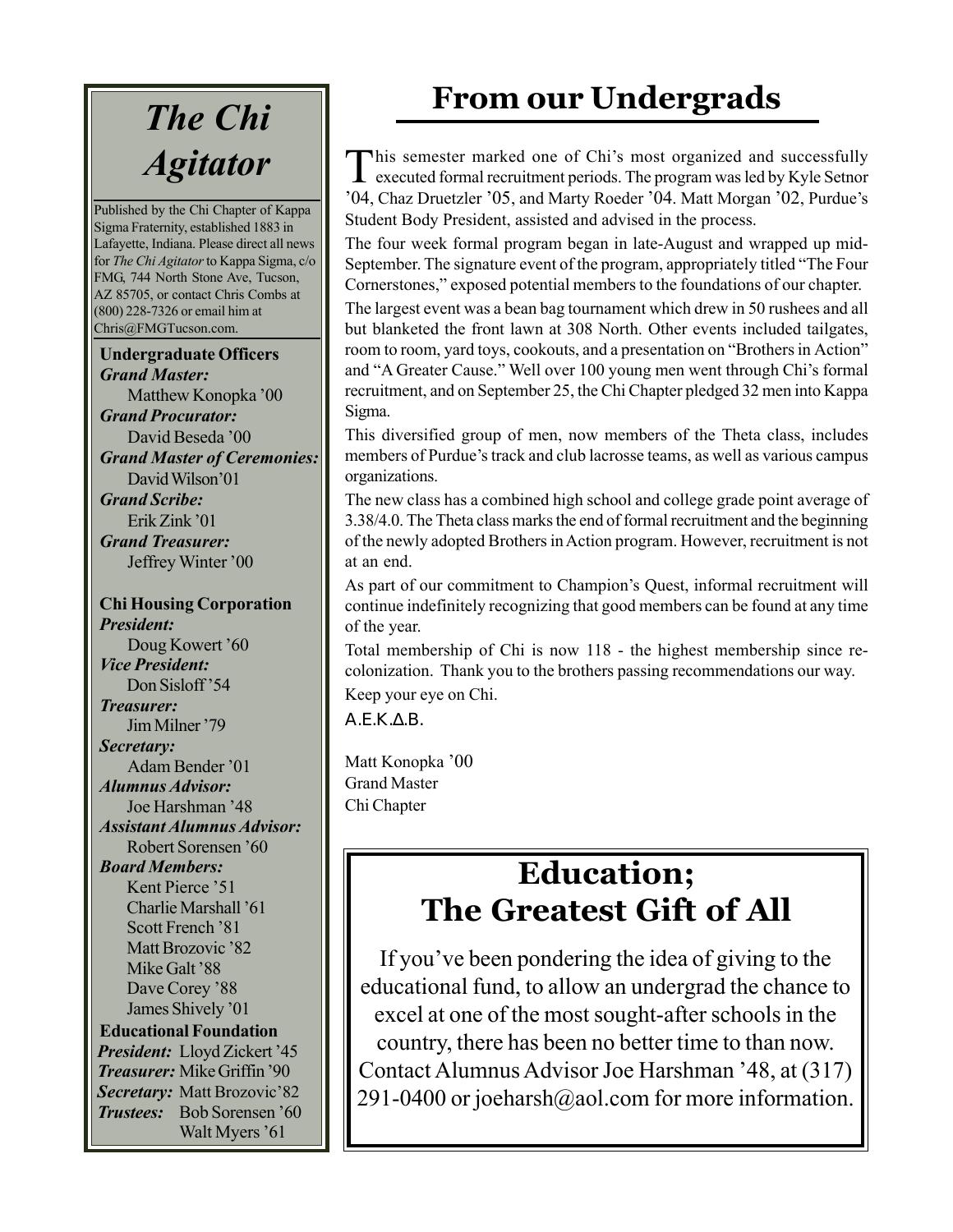## CHI CHAPTER FINANCIAL REPORT

It is our pleasure to report that we are in good financial condition and meeting all our obligations in a timely fashion. We do however have our challenges including:

- $\triangleright$  Our high debt load that requires house occupancy of 67 men to break-even
- $\triangleright$  We need to increase our participation in the annual fund drive to support alumni communications and homecoming activities.
- $\triangleright$  A desire to continue to make improvements to the Chapter House to stay ahead of competitive fraternities.

Last summer we took advantage of the low interest rate market to refinance our first mortgage and our bank note. The first mortgage has a balance of \$1,148,276 and an interest rate of 6.50% it is due on 1/28/09. Our bank note has a balance of \$393,704 an interest rate equal to prime due on 7/28/10. These low interest rates have allowed us to support this level of debt.

In the fall of 2003 we had 72 brothers living in the House and 17 brothers that were participating by paying parlor dues. Graduations and internships decreased our spring occupancy to 66 brothers in the House and 15 paying their parlor fees. With the strong undergraduate chapter we should continue to operate the Chapter House at full capacity. When that is achieved the House Operations are self supporting as the following excerpts from our operating statements and budgets demonstrate.

| <b>Real Estate Operations of Chi Chapter</b> | <b>Year End Budget</b> |         |
|----------------------------------------------|------------------------|---------|
|                                              | 2002-03                | 2003-04 |
| Rental Income                                | 389,916                | 442,500 |
| Less: Operating Expenses                     | 110,772                | 115,274 |
| Less: Food Service Expenses                  | 93,535                 | 103,600 |
| <b>Net Income</b>                            | 185,609                | 223,626 |
| Capital Items                                | 19.397                 | 30,000  |
| Debt Service                                 | 167,007                | 162,000 |
| <b>Cash Flow</b>                             | (795)                  | 31,626  |

To date we have collected **\$2,167,000** on our Capital Campaign. Thanks again to the **350 brothers that have participated**. It's not too late for those that have not participated to join in our success. Please call Tony Marsch at 1-800-228-7326. We still have to collect \$135,000 in pledges that are still outstanding. Please make your payments. To get our last loan extension we made a commitment to Bank One that we will pay down \$100,000 in debt over the next two years.

Our Alumni Association has been operating at a loss for the past few years due to alumni making all their payments to the Capital Campaign. Last year the Annual Fund Drive only collected \$2,400. We have over \$15,000 in record keeping, alumni publications and homecoming expenses. This year we are really going to make a push to get our Annual Fund back on track. We hope you will support our efforts!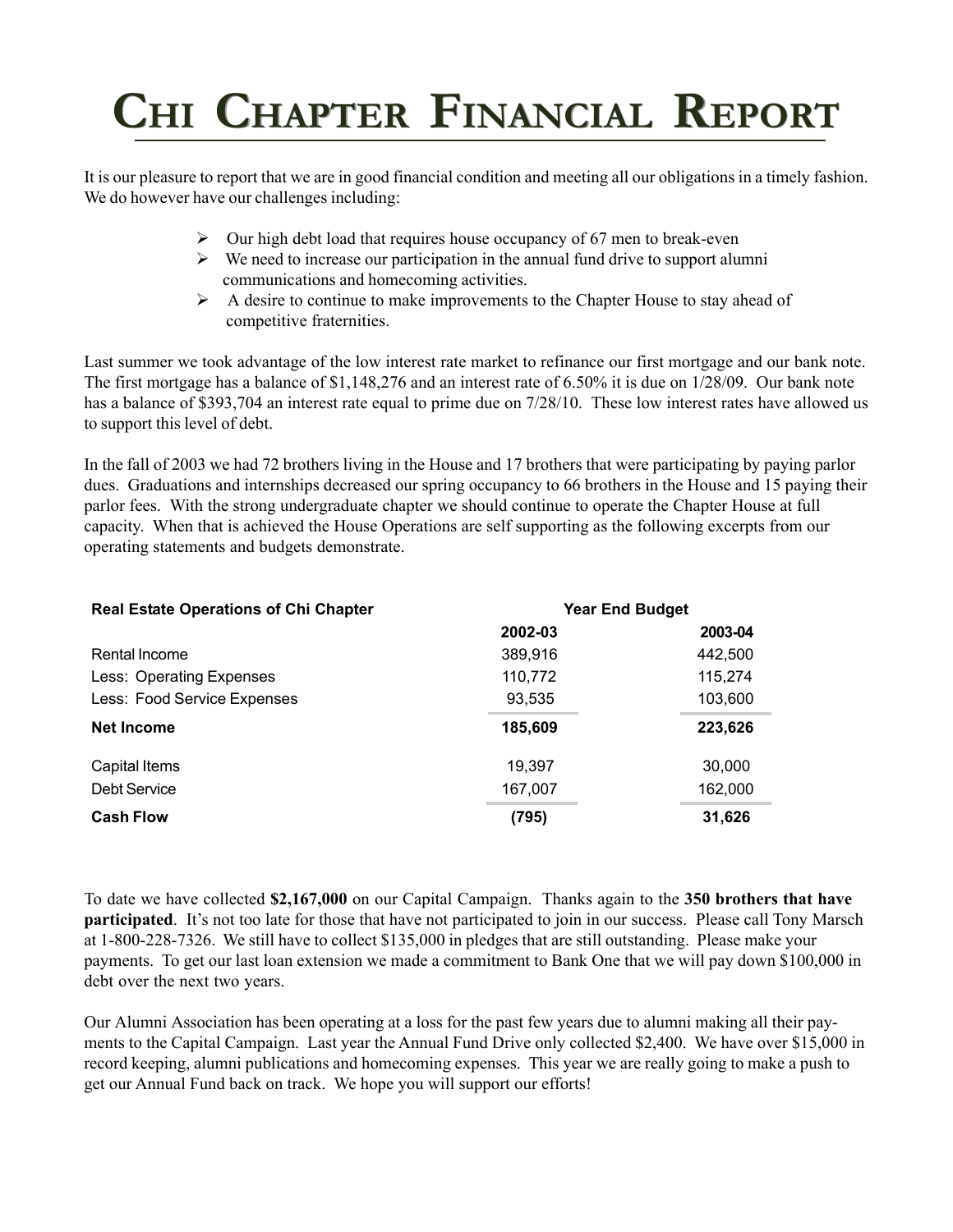







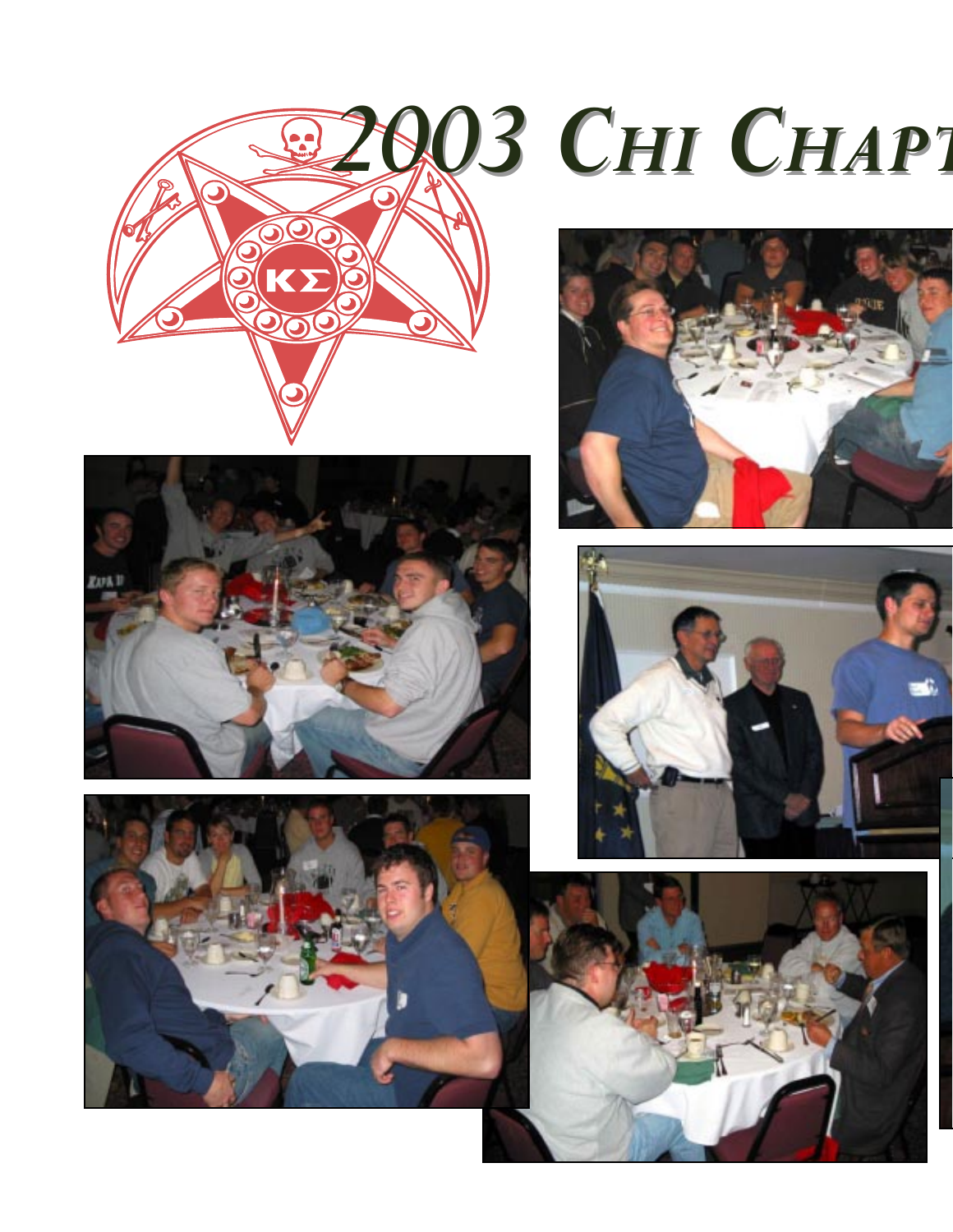# *TER HOMECOMING TER HOMECOMING*



More than 100 brothers, friends, and parents converged on Lafayette, Indiana on the weekend of Oct. 4 to celebrate at the best Greek House in town, the Chi Chapter of Kappa Sigma.

Most of the alumni were able to break away from their busy schedules on Saturday morning to attend the now-famous pig roast, which was followed by Purdue's 43-10 victory over Illinois.

Later that night, as if there wasn't enough to celebrate about, the Homecoming Banquet commenced. A total of 117 active alumni and guests packed the University Inn where Brother Rich Tiller '83 was the master of ceremonies.

Purdue University Student Body President and active Brother Matt Morgan '02 was on hand for the greetings and welcome. Grand Master Matt Konopka '01 gave the audience a report on the State of the Chapter. He also presented gifts to the most involved alumni, with numbered T-shirts.

There were also six undergraduates who were awarded for their academic success with scholarships, which were presented by Brothers Lloyd Zickert '45 and Bob Sorenson '60.

The President of the Chi Chapter Alumni Association Board of Directors Brother Mike Galt '82 gave his report on the State of the Organization.

Three Brothers were inducted into the Chi Chapter Hall of Fame for their outstanding work for the chapter and professionally. The highlight of the evening was the presentation made by Brother Scott French '81 for Man of the Year Doug Kowert '60. Awarded with the John Tower Award was Mike Eskew '68.



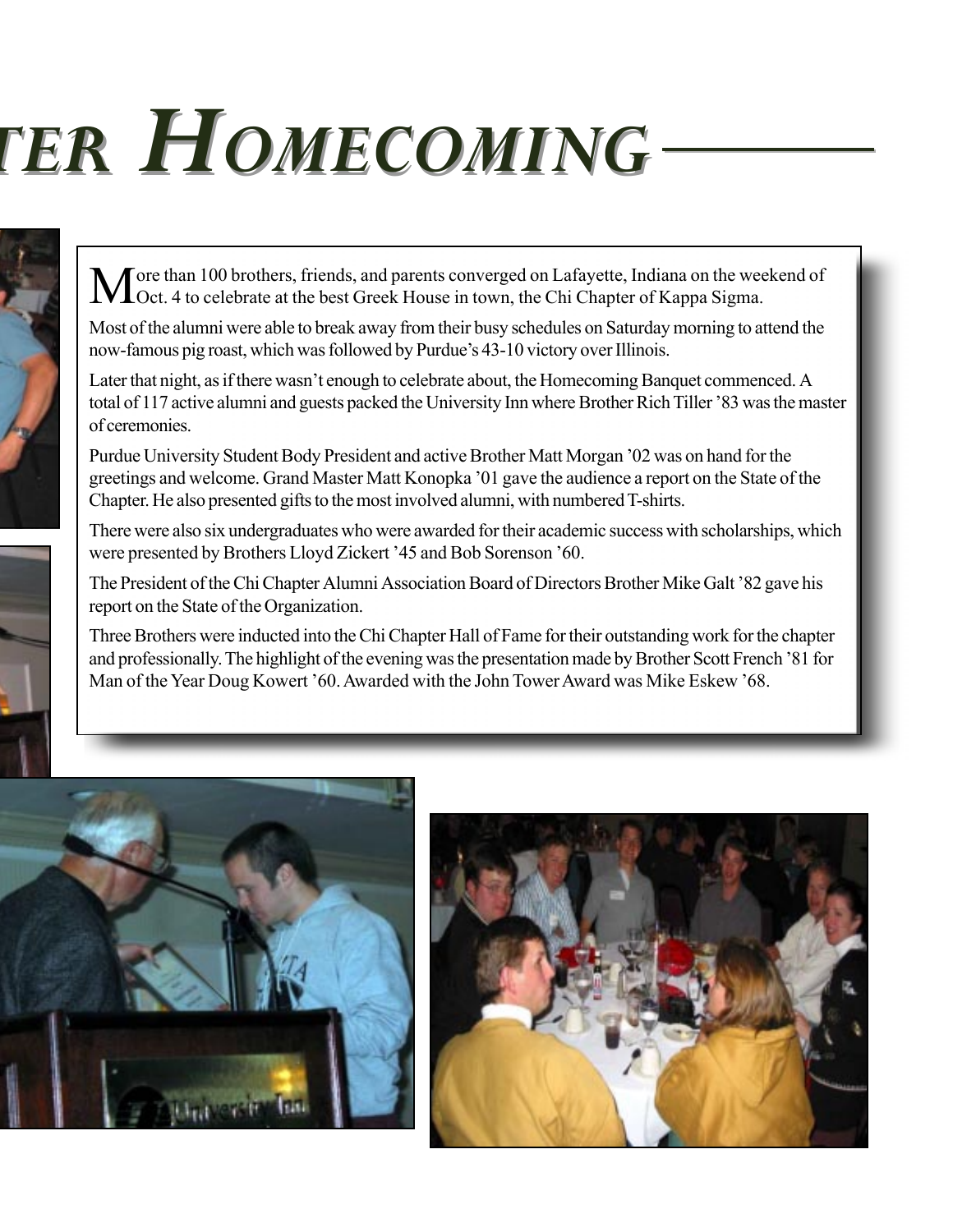

## **2003 John C. Tower Award Winner Mike Eskew '68**



Mike Eskew serves as chairman and chief executive officer of UPS, the world's largest package delivery company and a global leader in supply chain services.

Under Eskew's direction, UPS is expanding its capabilities into new lines of business that complement the company's global package delivery operations. UPS is developing solutions for its customers by synchronizing the movement of goods, information and funds. These expanded capabilities include multi-modal transportation services, sophisticated technologies, international trade management, supply chain consulting and financial services. A native of Vincennes, Ind., Eskew graduated from Purdue University with a bachelor's degree in industrial engineering. He also completed the Advanced Management Program at the Wharton School of Business. Eskew began his UPS career in 1972 as an industrial engineering manager. His advancement continued in various positions of increasing responsibility, including time with UPS's operations in Germany and UPS Airlines.

In 1994, Eskew was named corporate vice president for industrial engineering. Two years later he became group vice president for engineering. Eskew has served as a member of the UPS Board of Directors since 1998. In 1999, he was named executive vice-president and a year later was given the additional title of vice-chairman. Eskew held this position prior to assuming his current role on January 1, 2002.

In addition to his corporate responsibilities, Eskew is a Trustee of The UPS Foundation and The Annie E. Casey Foundation, which is the country's largest foundation dedicated to disadvantaged youth. In 2003, Eskew was appointed to the President's Export Council. He also serves on the Board of Directors of the 3M Corporation and is a member of the Business Roundtable.

#### *Send us your email address!*

If you haven't done so already, please forward your email address so we can provide instant updates and information. Also, please check out our re-designed Web site: www.chikappasigma.org. We're looking for more pictures for the site. If you have pictures of recent alumni or family events, please mail or email them to us. We'll scan originals and send them back.

**MAIL:**

Chi Chapter of Kappa Sigma 744 N. Stone Ave. Tucson, AZ 85705

**EMAIL:** *tony@fmgtucson.com*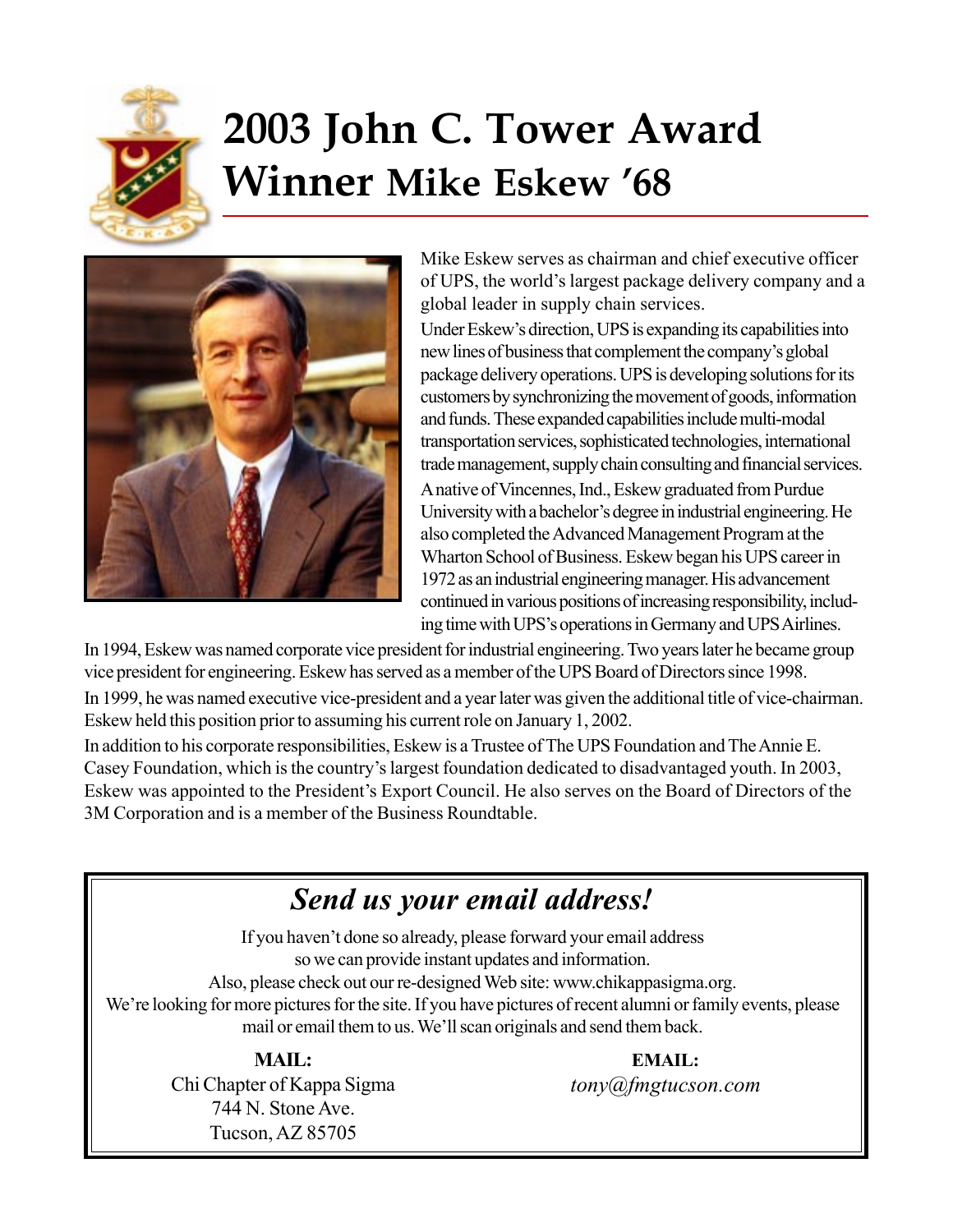## **2003 Chi Chapter Man of the Year**

#### **Doug Kowert '60**

The best fraternity stories Brother Douglas Kowert has probably can't be told out loud, but brothers can probably ask him about bowling balls, the pet monkey that Walt Myers had, and the swimming pool in the basement. If any brothers have seen fraternity photos of Gulliver, they have an idea of the minds and skills – or lack of those things – that existed in the early 1960's in the fraternities.

At present, Brother Kowert has 40 years experience in the construction industry. He started with JL Simmons Co., moved on to become Vice President at a Director of Pepper Construction and then on to President of Pepper International. This took him to most countries in the Middle East, with the majority of his time being spent on the King Faisal Hospital in Riyadh, which rivals the Cleveland clinic and Mayo's. That was in the 70's and 80's when Saudi Arabia was just getting used to the first stoplights and a new highway meant for cars - not for walking your camels to market. Don't ask him about Saudi Arabia unless you have a week of free time.



From Saudi Arabia, Brother Kowert moved to St. Croix in the Caribbean for two years and then to London for two years as CEO of Tarmac-Schal

International, which he says was a very rewarding construction and personal experience. In 1986 he returned to the U.S. where he was based primarily in the Chicago area, the area where was born.

While in high school, he played football, was an Eagle Scout with honors, and worked as a lifeguard during the summers at a country club. Brother Kowert's family kept waiting for him to bring home some bathing beauties, but alas, he never did.

During college years at Purdue, he chose to play football his first year while also majoring in civil engineering. Big mistake. One of the two had to go - football - and the rest is history,

Brother Kowert is now a Vice President of Walsh Construction, Chicago's largest contractor with revenue of approximately \$2 billion and a national work force of about 4,000 people. His typical work week of 13 hours per day, six days a week has remained constant throughout his career.

But the best part, Brother Kowert said, is that he's living proof that you don't have to pass Physics 347 (a required Atomic Physics course for engineers back in the 60's) to become successful in the "world of engineering."

Brother Kowert belongs to many professional organizations, was a director of the Chicago Builders Association, and is also involved in the Scoutmaster program of the Boy Scouts. During his free time he spent several years as a volunteer police officer of Glen Ellyn.

He is also very active in his church where he is heavily involved in the design and construction of several major expansions. Of all his accomplishments, his pride resides in the restoration of the Kappa Sigma house and the members who worked tirelessly to bring the house back to its prime and beyond what anyone imagined would or could happen.

Today, he and his wife, Karen, a Theta from Purdue, have been married for 40 years and reside in Glen Ellyn, IL. They have a son following in his dad's footsteps and a daughter with a law degree, both of whom have given him a total of four grandchildren. Plans for retirement are not in the near future, but Brother Kowert still has his suitcase packed and is ready to travel at any time, hoping to add to the million air miles he's already racked up.